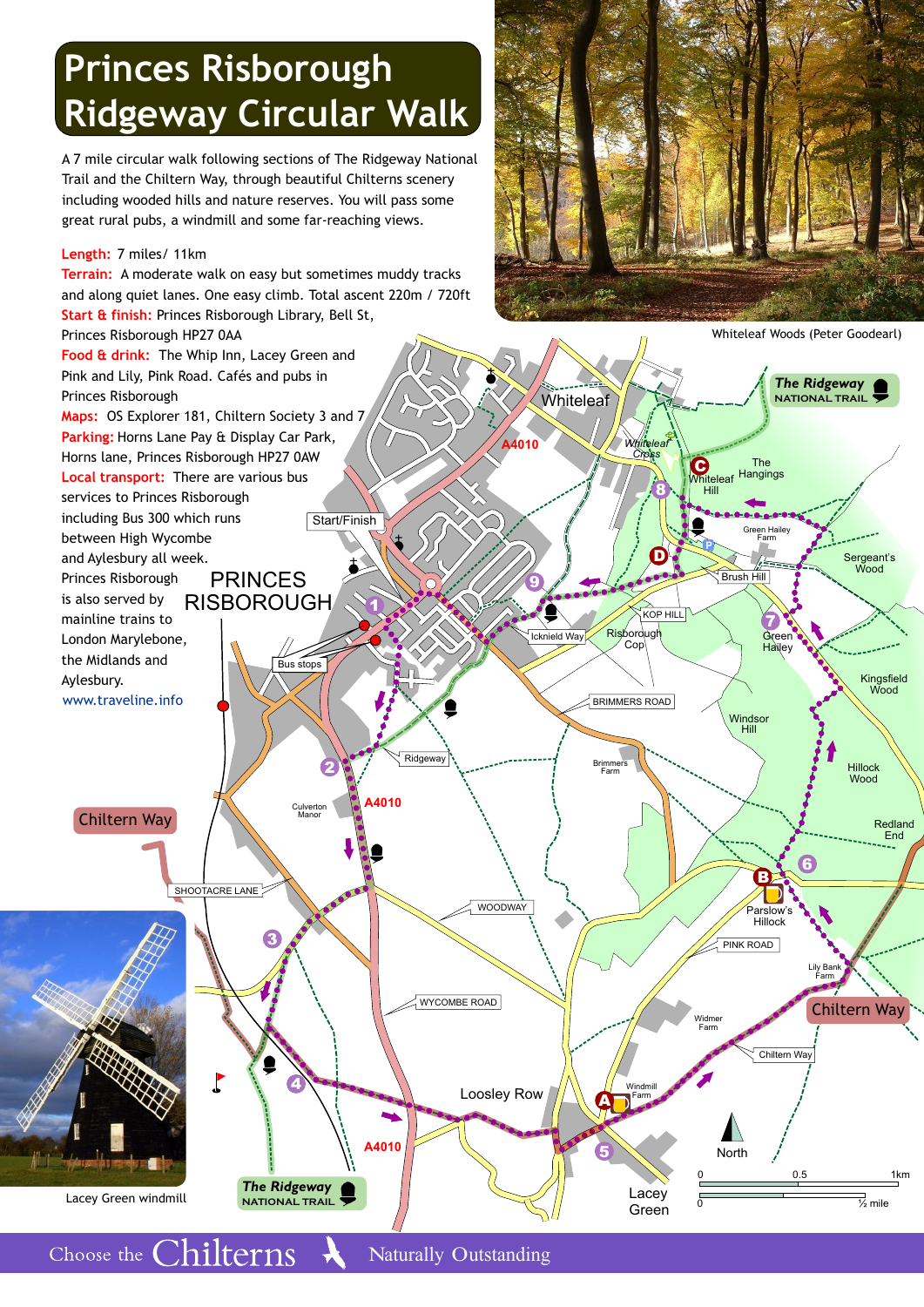## **Princes Risborough Ridgeway Circular Walk**

#### **Route Description**

**From Princes Risborough library entrance, turn right along Bell Street to Park Street.** 

**1** Go over the main road via the pedestrian crossing and walk up the surfaced footpath opposite. Turn right immediately after the metal barriers to emerge into a road. Turn left uphill, go over Merton Road and continue to a field at the end. Go straight across, drop down to a lane to join The Ridgeway and turn right along it to Wycombe Road.

**2** Turn left, walk along the pavement for 600m and turn right along the road signposted to Bledlow and Horsenden. Cross over the junction with Shootacre Lane and continue uphill to Ridgeway Lodge on the left.

 Just after the entrance, turn left on The Ridgeway **3** across the middle of a field to a gate in the hedgerow ahead. Do not go through the gate but turn left to leave The Ridgeway and walk along the field edge following the Chiltern Way.

 After 350m bear left across the corner of a field and over a ditch. Continue straight across the next field and through a kissing gate onto a road. Cross straight over, go through a gap in a hedge opposite and stay in the same direction along the field edge. Cross directly over an access track; go up a set of steps and bear immediately left on a path to meet the access track again. Turn right along it as it climbs through a riding complex. Just after the concrete track bends left, turn right uphill on a wide path, through a gate and onto a road; Lower Road. Turn right along it then first left up Looseley Hill. At the top are the Whip Inn and the entrance to the Chiltern Society's Lacey Green windmill. **4**

 Cross the road, turn right along the pavement and take the gate on the left just in front of the bus shelter. Walk along the field edge, go through a kissing gate and stay in the same direction through two more gates into a large paddock. Bear right to cross a stile in the fence line. Turn left and follow the path between the paddocks for 300m to go over a stile to the right of a field gate. Continue directly ahead to the left of the electricity pylon to a kissing gate in the middle of the hedgerow ahead. Go through and bear half right to pass through a further gate on the edge of a wood. Turn left down to a lane and then left along it for 550m to a road junction by The Pink and Lily pub. Turn right along the verge for a few metres and then cross to a surfaced track past Woodlands. **5**



View from Whiteleaf Hill

 Follow the track round to the right and go through a gate **6** on to a wide bridleway. Stay on it for 1km ignoring all tracks left and right to meet a lane. Turn left along the lane for 450m to a bridleway on the right just past Hailey Cottage.

**7** Go through the gate, bear half left across the field and follow its edge to a gate in the right-hand corner. Go through, cross directly over a wide bridleway and go past a gate into a wood. Stay on the bridleway, keeping to the edge of the wood, for 200m ignoring all paths to the right to reach a path

junction. Keep left and follow the bridleway for 750m to meet a broad track and The Ridgeway. (A short diversion to the right will lead to the top of the ancient Whiteleaf Cross).

**8** Turn left past both the WWI trenches and the path up to

Whiteleaf Hill car park. After 250m, drop down



Whiteleaf Cross

to a lane. Turn right downhill for a few metres and then take the slope on the left up to a gate. Go through, turn left and stay on the path past the next gate. Bear right to admire the magnificent panorama from the stone topograph at the top of Brush Hill. Returns towards the gate, turn right alongside the fence and follow The Ridgeway signs to the second gate on the left. Do not go through but turn right downhill to a set of steps and a kissing gate. Go through the gate and continue down the next set of steps, past an information board and out of the wood. Continue to descend for a further 300m to meet a tjunction and the Icknield Way.

 Turn left along the rough lane to a road. Turn right and **9** follow it downhill to a roundabout at the bottom. Turn left along Horns Lane to return to the library.